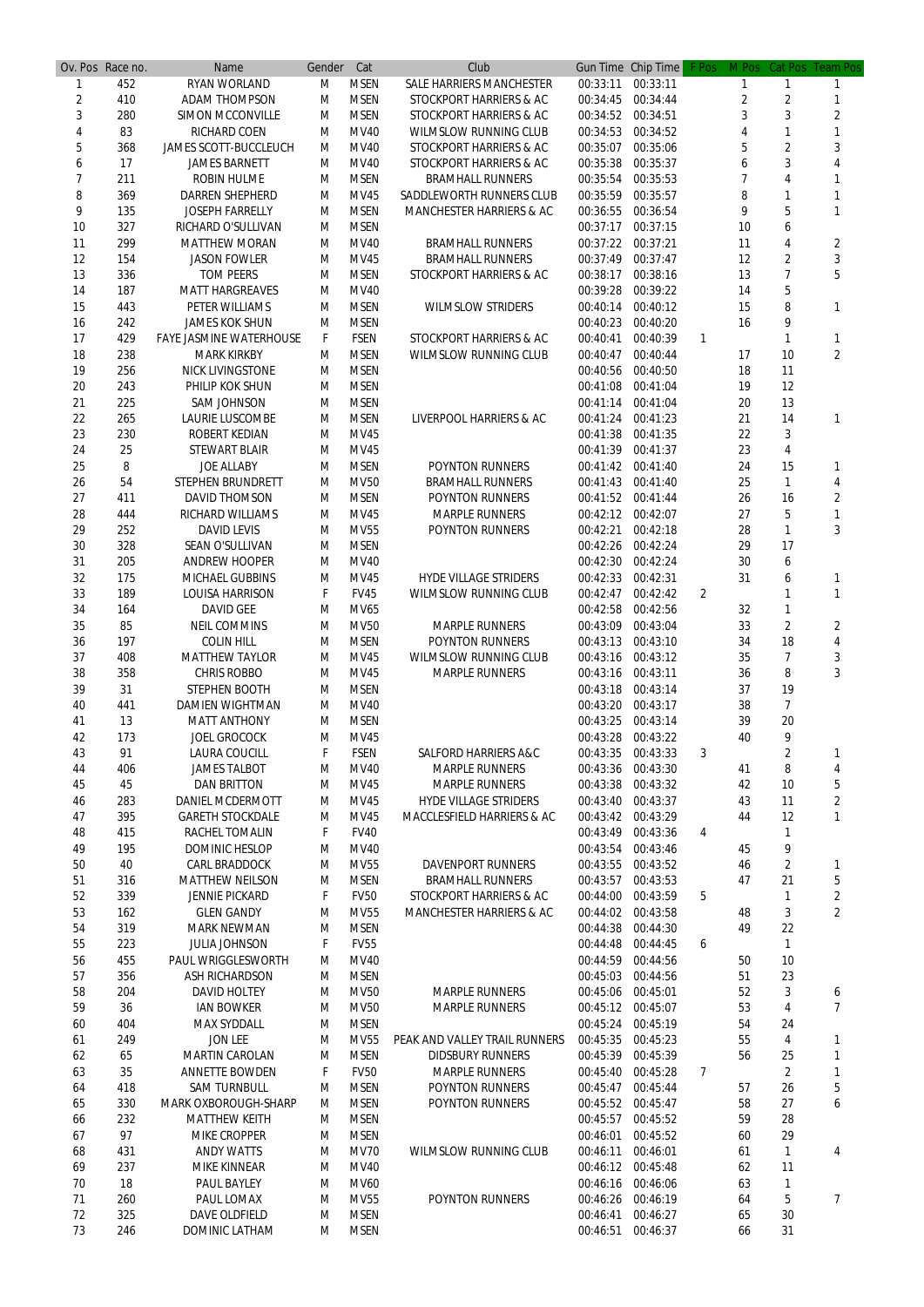| 74  | 233 | <b>HARRY KELLY</b>         | м  | <b>MV50</b> |                                       | 00:46:56 00:46:47 |          |    | 67  | 5              |                 |
|-----|-----|----------------------------|----|-------------|---------------------------------------|-------------------|----------|----|-----|----------------|-----------------|
| 75  | 50  | PETER BROWN                | M  | <b>MV40</b> |                                       | 00:46:57          | 00:46:43 |    | 68  | 12             |                 |
| 76  | 160 | <b>RICHARD FURNISS</b>     | M  | <b>MV55</b> | <b>MARPLE RUNNERS</b>                 | 00:46:59          | 00:46:46 |    | 69  | 6              | 8               |
|     |     |                            |    |             |                                       |                   |          |    |     |                |                 |
| 77  | 383 | <b>LEWIS SMITH</b>         | M  | <b>MV50</b> | <b>MARPLE RUNNERS</b>                 | 00:47:02          | 00:46:55 |    | 70  | 6              | 9               |
| 78  | 413 | <b>JAMES TODD</b>          | M  | <b>MSEN</b> |                                       | 00:47:03          | 00:46:56 |    | 71  | 32             |                 |
| 79  | 28  | <b>ALAN BOCKING</b>        | M  | MV65        | <b>MANCHESTER HARRIERS &amp; AC</b>   | 00:47:03          | 00:46:59 |    | 72  | $\overline{2}$ | 3               |
| 80  | 263 | <b>HOLLY LUCAS</b>         | F  | <b>FSEN</b> | <b>WILMSLOW RUNNING CLUB</b>          | 00:47:05          | 00:46:58 | 8  |     | 3              | $\overline{2}$  |
|     |     |                            |    |             |                                       |                   |          |    |     |                |                 |
| 81  | 239 | <b>SCOTT KITTERIDGE</b>    | M  | <b>MSEN</b> |                                       | 00:47:09          | 00:47:03 |    | 73  | 33             |                 |
| 82  | 432 | <b>EDWARD WEATHERALL</b>   | M  | <b>MSEN</b> | <b>POYNTON RUNNERS</b>                | 00:47:09          | 00:47:06 |    | 74  | 34             | 8               |
| 83  | 224 | <b>OLIVER JOHNSON</b>      | M  | <b>MV40</b> |                                       | 00:47:16 00:47:07 |          |    | 75  | 13             |                 |
|     |     |                            |    |             |                                       |                   |          |    |     |                |                 |
| 84  | 370 | <b>COLIN SHORE</b>         | M  | <b>MV45</b> | <b>STOCKPORT TRI CLUB</b>             | 00:47:18          | 00:47:14 |    | 76  | 13             |                 |
| 85  | 165 | <b>SARAH GIBBINS</b>       | F  | <b>FSEN</b> | <b>POYNTON RUNNERS</b>                | 00:47:19          | 00:47:16 | 9  |     | 4              |                 |
| 86  | 166 | <b>MATTHEW GIBBINS</b>     | M  | <b>MV45</b> | SALFORD METROPOLITAN AC               | 00:47:21          | 00:47:09 |    | 77  | 14             |                 |
|     |     |                            |    |             |                                       |                   |          |    |     |                |                 |
| 87  | 331 | <b>ADAM PAINTER</b>        | M  | <b>MSEN</b> |                                       | 00:47:23          | 00:47:11 |    | 78  | 35             |                 |
| 88  | 272 | <b>SCOTT MACDONALD</b>     | M  | <b>MSEN</b> |                                       | 00:47:30 00:47:09 |          |    | 79  | 36             |                 |
| 89  | 459 | <b>GARY YATES</b>          | M  | <b>MV50</b> |                                       | 00:47:34          | 00:47:27 |    | 80  | $\overline{7}$ |                 |
| 90  | 110 | <b>CHRIS DOAR</b>          | M  | <b>MSEN</b> |                                       | 00:47:35          | 00:47:25 |    | 81  | 37             |                 |
|     |     |                            |    |             |                                       |                   |          |    |     |                |                 |
| 91  | 329 | <b>CURIG OWEN</b>          | M  | <b>MV40</b> |                                       | 00:47:46          | 00:47:34 |    | 82  | 14             |                 |
| 92  | 115 | <b>JAMIE DONOHUE</b>       | м  | <b>MSEN</b> |                                       | 00:47:46          | 00:47:28 |    | 83  | 38             |                 |
| 93  | 442 | <b>KAREN WILEMAN</b>       | F  | <b>FV40</b> | <b>BRAMHALL RUNNERS</b>               | 00:47:51          | 00:47:47 | 10 |     | $\overline{2}$ | 1               |
|     |     |                            |    |             |                                       |                   |          |    |     |                |                 |
| 94  | 52  | PHILIP BROWN               | M  | <b>MV55</b> |                                       | 00:47:54          | 00:47:41 |    | 84  | 7              |                 |
| 95  | 446 | <b>WAYNE WILSON</b>        | M  | <b>MV60</b> |                                       | 00:47:56          | 00:47:48 |    | 85  | $\overline{2}$ |                 |
| 96  | 322 | <b>PAUL NORRIS</b>         | M  | <b>MV60</b> | <b>WILMSLOW RUNNING CLUB</b>          | 00:47:59          | 00:47:54 |    | 86  | 3              | 5               |
| 97  | 181 | <b>PAUL HAINES</b>         |    | <b>MV50</b> | STOCKPORT HARRIERS & AC               | 00:48:06          | 00:48:00 |    | 87  | 8              | 6               |
|     |     |                            | M  |             |                                       |                   |          |    |     |                |                 |
| 98  | 309 | <b>DAVID MURCH</b>         | M  | <b>MV50</b> | <b>POYNTON RUNNERS</b>                | 00:48:10          | 00:47:57 |    | 88  | 9              | 9               |
| 99  | 192 | <b>MICHAEL HARTE</b>       | M  | <b>MV50</b> | <b>STOCKPORT TRI CLUB</b>             | 00:48:17          | 00:48:09 |    | 89  | 10             | $\overline{2}$  |
| 100 | 401 | <b>KATE SUTTON</b>         | F  | <b>FV55</b> | <b>WILMSLOW RUNNING CLUB</b>          | 00:48:22          | 00:48:15 | 11 |     | $\overline{2}$ | 3               |
|     |     |                            |    |             |                                       |                   |          |    |     |                |                 |
| 101 | 167 | <b>DANILO GOMES</b>        | M  | <b>MSEN</b> |                                       | 00:48:31          | 00:48:26 |    | 90  | 39             |                 |
| 102 | 203 | <b>TONY HOLT</b>           | M  | <b>MV60</b> | <b>FIRE SERVICE</b>                   | 00:48:42          | 00:48:32 |    | 91  | 4              | 1               |
| 103 | 44  | <b>JAMES BRISBANE</b>      | M  | <b>MV45</b> |                                       | 00:48:48          | 00:48:44 |    | 92  | 15             |                 |
|     |     |                            |    |             |                                       |                   |          |    |     |                |                 |
| 104 | 66  | <b>AMY CARR</b>            | F  | <b>FSEN</b> | MACCLESFIELD HARRIERS & AC            | 00:48:48          | 00:48:41 | 12 |     | 5              |                 |
| 105 | 279 | <b>ANGELA MCCARTHY</b>     | F. | <b>FV60</b> | <b>WILMSLOW RUNNING CLUB</b>          | 00:48:52 00:48:38 |          | 13 |     | 1              | 4               |
| 106 | 337 | <b>DAVE PERRY</b>          | M  | <b>MV50</b> |                                       | 00:48:53          | 00:48:43 |    | 93  | 11             |                 |
| 107 | 4   | <b>AFY AFROUZ</b>          | F  | <b>FSEN</b> | <b>BRAMHALL RUNNERS</b>               | 00:48:58          | 00:48:39 | 14 |     | 6              | $\overline{2}$  |
|     |     |                            |    |             |                                       |                   |          |    |     |                |                 |
| 108 | 384 | <b>SANDRA SMITH</b>        | F  | <b>FV50</b> | <b>MARPLE RUNNERS</b>                 | 00:49:04          | 00:48:57 | 15 |     | 3              | $\overline{2}$  |
| 109 | 453 | <b>ALLISTER WORRALL</b>    | M  | <b>MSEN</b> | <b>NORTHWICH RUNNING CLUB</b>         | 00:49:05          | 00:48:58 |    | 94  | 40             |                 |
| 110 | 144 | <b>JAMIE FINNEGAN</b>      | M  | <b>MV50</b> |                                       | 00:49:06          | 00:48:38 |    | 95  | 12             |                 |
|     |     |                            |    |             |                                       |                   |          |    |     |                |                 |
| 111 | 131 | <b>GAVIN EYQUEM</b>        | M  | <b>MV40</b> |                                       | 00:49:08          | 00:49:06 |    | 96  | 15             |                 |
| 112 | 326 | <b>JANINE ORTON</b>        | F  | <b>FV40</b> |                                       | 00:49:16          | 00:49:08 | 16 |     | 3              |                 |
| 113 | 155 | <b>KELLY FOWLER</b>        | F  | <b>FV40</b> |                                       | 00:49:17          | 00:49:10 | 17 |     | 4              |                 |
| 114 | 48  | <b>DANIEL BROOKS</b>       | M  | <b>MSEN</b> |                                       | 00:49:20          | 00:49:16 |    | 97  | 41             |                 |
|     |     |                            |    |             |                                       |                   |          |    |     |                |                 |
| 115 | 381 | <b>ALISON SMITH</b>        | F  | <b>FV40</b> |                                       | 00:49:28          | 00:49:17 | 18 |     | 5              |                 |
| 116 | 64  | <b>CAROLINE CANTY</b>      | F  | <b>FV45</b> | <b>BRAMHALL RUNNERS</b>               | 00:49:30          | 00:49:26 | 19 |     | $\overline{2}$ | 3               |
| 117 | 398 | <b>SARAH STUTCHFIELD</b>   | F  | <b>FV45</b> | <b>MARPLE RUNNERS</b>                 | 00:49:37          | 00:49:24 | 20 |     | 3              | 3               |
| 118 | 397 | <b>ROB STUTCHFIELD</b>     |    | <b>MV45</b> | <b>MARPLE RUNNERS</b>                 |                   | 00:49:25 |    | 98  |                | 10 <sup>°</sup> |
|     |     |                            | M  |             |                                       | 00:49:39          |          |    |     | 16             |                 |
| 119 | 176 | <b>NICHOLAS GUDEGAST</b>   | M  | MV45        | <b>MARPLE RUNNERS</b>                 | 00:49:41          | 00:49:35 |    | 99  | 17             | 11              |
| 120 | 306 | <b>NICKY MOWAT</b>         | F  | <b>FV60</b> | <b>WILMSLOW RUNNING CLUB</b>          | 00:49:50 00:49:45 |          | 21 |     | $\overline{2}$ | 5               |
| 121 | 183 | <b>MIKE HALL</b>           | M  | <b>MV55</b> | <b>BRAMHALL RUNNERS</b>               | 00:49:57          | 00:49:51 |    | 100 | 8              | 6               |
|     |     |                            |    |             |                                       |                   |          |    |     |                |                 |
| 122 | 5   | <b>JAMIE AINSLIE</b>       | M  | <b>MSEN</b> |                                       | 00:50:08          | 00:49:45 |    | 101 | 42             |                 |
| 123 | 150 | <b>SIMON FLITCROFT</b>     | M  | <b>MV50</b> |                                       | 00:50:11          | 00:50:03 |    | 102 | 13             |                 |
| 124 | 403 | <b>CHRISTOPHER SYDDALL</b> | M  | <b>MV55</b> |                                       | 00:50:12          | 00:50:07 |    | 103 | 9              |                 |
| 125 | 186 | <b>TIM HARGREAVES</b>      | M  | <b>MV65</b> | STOCKPORT HARRIERS & AC               | 00:50:16          | 00:49:54 |    | 104 | 3              | $\overline{7}$  |
|     |     |                            |    |             |                                       |                   |          |    |     |                |                 |
| 126 | 346 | <b>JACK POULTON</b>        | M  | <b>MSEN</b> |                                       | 00:50:19          | 00:50:10 |    | 105 | 43             |                 |
| 127 | 267 | <b>MARTIN LYNCH</b>        | M  | <b>MV45</b> | <b>MARPLE RUNNERS</b>                 | 00:50:20          | 00:50:07 |    | 106 | 18             | 12              |
| 128 | 382 | <b>RICHARD SMITH</b>       | M  | <b>MV40</b> |                                       | 00:50:21          | 00:50:10 |    | 107 | 16             |                 |
| 129 | 426 | PAUL WALLACE               | M  | <b>MSEN</b> |                                       | 00:50:30          | 00:50:08 |    | 108 | 44             |                 |
|     |     |                            |    |             |                                       |                   |          |    |     |                |                 |
| 130 | 159 | <b>JONATHAN FULLER</b>     | M  | <b>MSEN</b> |                                       | 00:50:31          | 00:50:16 |    | 109 | 45             |                 |
| 131 | 152 | <b>WILL FOTHERINGHAM</b>   | M  | MV45        |                                       | 00:50:34          | 00:50:21 |    | 110 | 19             |                 |
| 132 | 390 | <b>SIMON SPURRELL</b>      | M  | <b>MV50</b> | #MRPTRUNDAMENTALIST                   | 00:50:37          | 00:50:27 |    | 111 | 14             | 1               |
| 133 | 113 | <b>LUKE T DONAHUE</b>      | M  | <b>MSEN</b> |                                       | 00:50:41          | 00:50:24 |    | 112 | 46             |                 |
|     |     |                            |    |             |                                       |                   |          |    |     |                |                 |
| 134 | 436 | <b>ALLY WHITBREAD</b>      | F  | <b>FV50</b> |                                       | 00:50:47          | 00:50:35 | 22 |     | 4              |                 |
| 135 | 148 | <b>SIMON FLEMING</b>       | м  | <b>MSEN</b> |                                       | 00:50:47          | 00:50:25 |    | 113 | 47             |                 |
| 136 | 241 | <b>MARK KNIGHT</b>         | M  | MV40        |                                       | 00:50:49 00:50:30 |          |    | 114 | 17             |                 |
| 137 | 104 | <b>LAURA DALTON</b>        | F  | <b>FSEN</b> | <b>MACCLESFIELD HARRIERS &amp; AC</b> | 00:50:56          | 00:50:49 | 23 |     | 7              | 2               |
|     |     |                            |    |             |                                       |                   |          |    |     |                |                 |
| 138 | 140 | <b>ROY FEATHERSTONE</b>    | M  | MV65        | <b>WINSTON RUNNERS</b>                | 00:50:58          | 00:50:42 |    | 115 | 4              |                 |
| 139 | 361 | <b>VICKY ROBINSON</b>      | F  | <b>FSEN</b> | <b>MARPLE RUNNERS</b>                 | 00:51:01          | 00:50:46 | 24 |     | 8              | 4               |
| 140 | 359 | <b>IAN ROBERTS</b>         | M  | <b>MV55</b> | <b>WILMSLOW RUNNING CLUB</b>          | 00:51:04          | 00:50:51 |    | 116 | 10             | 6               |
|     |     |                            |    |             |                                       |                   |          |    |     |                |                 |
| 141 | 84  | <b>RACHEL COLLEY</b>       | F  | <b>FSEN</b> |                                       | 00:51:06          | 00:50:55 | 25 |     | 9              |                 |
| 142 | 258 | <b>EMMA LOCK</b>           | F  | <b>FSEN</b> | <b>POYNTON RUNNERS</b>                | 00:51:07          | 00:50:40 | 26 |     | 10             | $\overline{2}$  |
| 143 | 376 | <b>NEIL SIMMS</b>          | M  | <b>MSEN</b> |                                       | 00:51:09          | 00:50:56 |    | 117 | 48             |                 |
| 144 | 147 | <b>MICHAEL FLANNERY</b>    | M  | <b>MSEN</b> |                                       | 00:51:13          | 00:50:50 |    | 118 | 49             |                 |
|     |     |                            |    |             |                                       |                   |          |    |     |                |                 |
| 145 | 433 | <b>GARY WENN</b>           | M  | <b>MV55</b> | <b>POYNTON RUNNERS</b>                | 00:51:15          | 00:50:46 |    | 119 | 11             | 10 <sup>°</sup> |
| 146 | 156 | <b>JAMES FRANKHAM</b>      | M  | <b>MV40</b> |                                       | 00:51:17          | 00:50:51 |    | 120 | 18             |                 |
| 147 | 212 | <b>NEIL HURREN</b>         | M  | <b>MV40</b> | <b>MARPLE RUNNERS</b>                 | 00:51:20          | 00:50:56 |    | 121 | 19             | 13              |
|     |     |                            |    |             |                                       |                   |          |    |     |                |                 |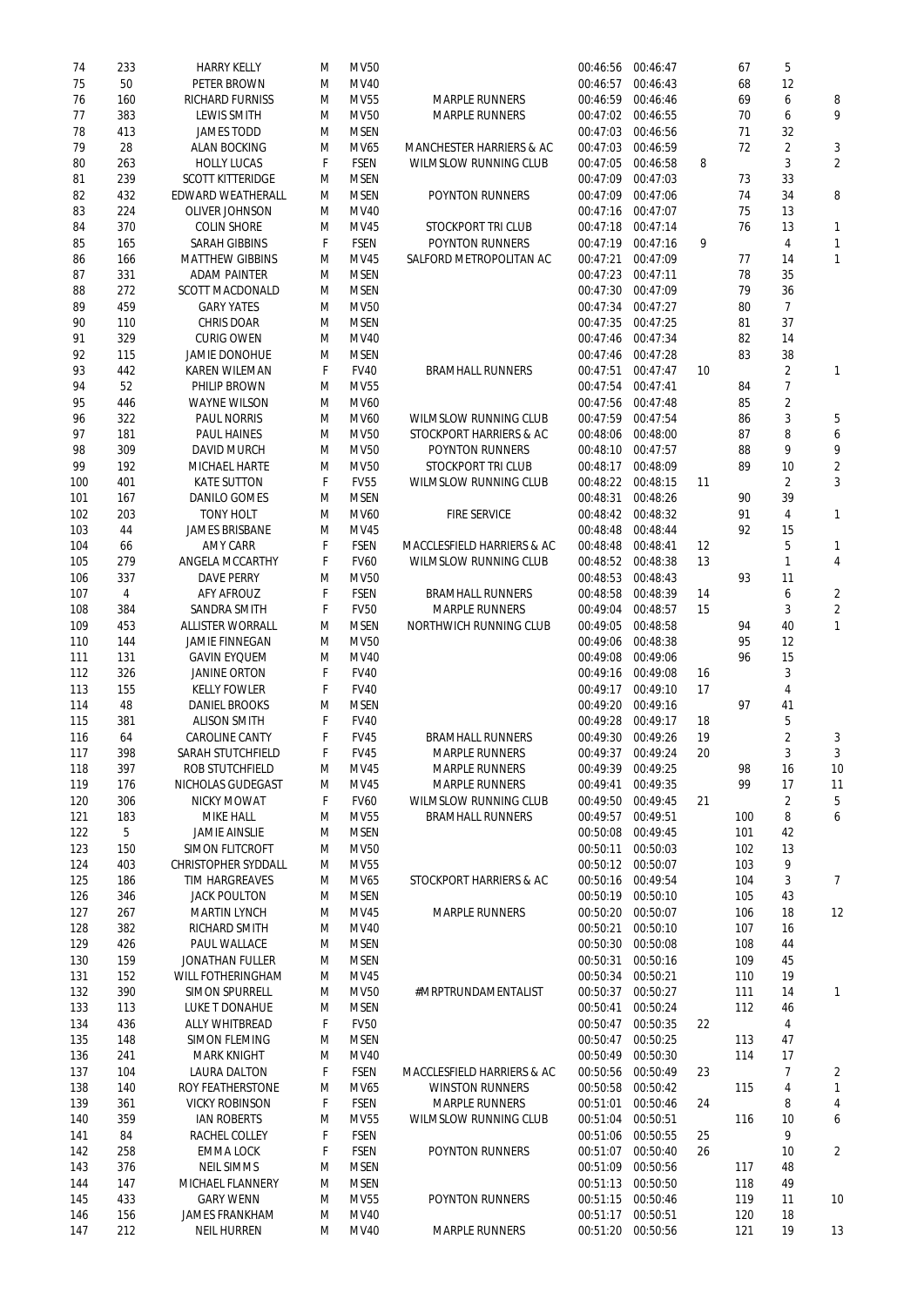| 148 | 270          | <b>BETTY LYONS</b>        | F | <b>FSEN</b> |                                               | 00:51:24 | 00:51:09 | 27 |     | 11             |                |
|-----|--------------|---------------------------|---|-------------|-----------------------------------------------|----------|----------|----|-----|----------------|----------------|
| 149 | 271          | <b>ROB LYONS</b>          | M | <b>MSEN</b> |                                               | 00:51:25 | 00:51:11 |    | 122 | 50             |                |
| 150 | 276          | <b>MIKE MASON</b>         | M | <b>MV55</b> | <b>HYDE VILLAGE STRIDERS</b>                  | 00:51:33 | 00:51:13 |    | 123 | 12             | 3              |
| 151 | 414          | <b>DAMIEN TOLAN</b>       | M | <b>MV45</b> |                                               | 00:51:37 | 00:51:22 |    | 124 | 20             |                |
| 152 | 378          | <b>JOANNE SLINGER</b>     | F | <b>FV40</b> |                                               | 00:51:37 | 00:51:22 | 28 |     | 6              |                |
|     |              |                           |   |             |                                               |          | 00:51:27 |    |     |                |                |
| 153 | 445          | <b>CATHERINE WILSON</b>   | F | <b>FV55</b> | MACCLESFIELD HARRIERS & AC                    | 00:51:42 |          | 29 |     | 3              | 3              |
| 154 | 295          | <b>KAREN MOLLOY</b>       | F | <b>FV50</b> | <b>MARPLE RUNNERS</b>                         | 00:51:45 | 00:51:33 | 30 |     | 5              | 5              |
| 155 | 114          | <b>LISA DONNELLY</b>      | F | <b>FV45</b> | <b>BELLE VUE RACERS</b>                       | 00:51:48 | 00:51:33 | 31 |     | 4              | $\mathbf{1}$   |
| 156 | 209          | <b>MARTIN HUGHES</b>      | M |             | MV60 ONE FOOTPATH RUNNERS & ATHLETI( 00:51:50 |          | 00:51:47 |    | 125 | 5              | $\mathbf{1}$   |
| 157 | 363          | <b>GORDON ROGAN</b>       | M | <b>MV55</b> | <b>MARPLE RUNNERS</b>                         | 00:51:55 | 00:51:41 |    | 126 | 13             | 14             |
| 158 | 412          | <b>JOANNA THORNTON</b>    | F | <b>FSEN</b> |                                               | 00:52:00 | 00:51:43 | 32 |     | 12             |                |
| 159 | 344          | <b>ADAM POOLFORD</b>      | M | <b>MSEN</b> |                                               | 00:52:08 | 00:52:04 |    | 127 | 51             |                |
|     |              |                           |   |             |                                               |          |          |    |     |                |                |
| 160 | 424          | <b>DAVID WALL</b>         | M | <b>MV45</b> |                                               | 00:52:11 | 00:51:37 |    | 128 | 21             |                |
| 161 | 400          | <b>RICK SUTER</b>         | M | <b>MSEN</b> |                                               | 00:52:12 | 00:52:00 |    | 129 | 52             |                |
| 162 | 107          | <b>JEFF DENNY</b>         | M | <b>MV65</b> |                                               | 00:52:13 | 00:51:57 |    | 130 | 5              |                |
| 163 | 210          | <b>SIMON HUGHES</b>       | M | <b>MSEN</b> | <b>MARPLE RUNNERS</b>                         | 00:52:30 | 00:52:06 |    | 131 | 53             | 15             |
| 164 | 268          | <b>MARK LYNCH</b>         | M | <b>MV50</b> | <b>MARPLE RUNNERS</b>                         | 00:52:33 | 00:52:20 |    | 132 | 15             | 16             |
| 165 | 30           | <b>ANDREA BOOTH</b>       | F | <b>FV45</b> | <b>POYNTON RUNNERS</b>                        | 00:52:36 | 00:52:23 | 33 |     | 5              | 3              |
| 166 | 134          | <b>LINDSEY FARRELLY</b>   | F | <b>FV45</b> | <b>MANCHESTER HARRIERS &amp; AC</b>           | 00:52:39 | 00:52:22 | 34 |     | 6              | $\mathbf{1}$   |
|     |              | <b>PAUL FARRINGTON</b>    |   |             |                                               |          |          |    |     |                |                |
| 167 | 136          |                           | M | <b>MV45</b> |                                               | 00:52:42 | 00:52:33 |    | 133 | 22             |                |
| 168 | 60           | <b>TIM BYRNE</b>          | M | <b>MV55</b> | <b>BRAMHALL RUNNERS</b>                       | 00:52:43 | 00:52:27 |    | 134 | 14             | $\overline{7}$ |
| 169 | 95           | <b>KENJI CROMPTON</b>     | M | <b>MV45</b> |                                               | 00:52:53 | 00:52:25 |    | 135 | 23             |                |
| 170 | 425          | <b>LIAM WALL</b>          | M | <b>MSEN</b> |                                               | 00:52:54 | 00:52:21 |    | 136 | 54             |                |
| 171 | 9            | <b>LUCY ALLABY</b>        | F | <b>FSEN</b> | <b>POYNTON RUNNERS</b>                        | 00:52:55 | 00:52:26 | 35 |     | 13             | 4              |
| 172 | 81           | <b>STEPHEN COATES</b>     | M | <b>MV55</b> | <b>POYNTON RUNNERS</b>                        | 00:52:58 | 00:52:31 |    | 137 | 15             | 11             |
| 173 | 151          | <b>ANTHONY FORD</b>       | M | <b>MV40</b> |                                               | 00:52:59 | 00:52:27 |    | 138 | 20             |                |
|     |              |                           |   |             |                                               |          |          |    |     |                |                |
| 174 | 448          | <b>WENDY WOODHEAD</b>     | F | <b>FV40</b> | <b>MANCHESTER HARRIERS &amp; AC</b>           | 00:53:02 | 00:52:45 | 36 |     | $\overline{7}$ | $\overline{2}$ |
| 175 | 240          | <b>GEORGE KITTERIDGE</b>  | M | <b>MSEN</b> |                                               | 00:53:05 | 00:52:52 |    | 139 | 55             |                |
| 176 | 132          | <b>DAVID EYRE</b>         | M | <b>MSEN</b> |                                               | 00:53:09 | 00:52:57 |    | 140 | 56             |                |
| 177 | 127          | <b>MARK EVANS</b>         | M | <b>MSEN</b> |                                               | 00:53:12 | 00:52:47 |    | 141 | 57             |                |
| 178 | 250          | <b>ANDREA LEES</b>        | F | <b>FV45</b> | POYNTON RUNNERS                               | 00:53:16 | 00:52:50 | 37 |     | $\overline{7}$ | 5              |
| 179 | 129          | <b>JO EVANS</b>           | F | <b>FSEN</b> | <b>BRAMHALL RUNNERS</b>                       | 00:53:18 | 00:53:10 | 38 |     | 14             | 4              |
| 180 |              | <b>RICHARD PLUNKETT</b>   | M | <b>MV55</b> | <b>ACRE STREET RUNNERS</b>                    | 00:53:19 | 00:53:05 |    | 142 |                |                |
|     | 341          |                           |   |             |                                               |          |          |    |     | 16             | $\mathbf{1}$   |
| 181 | $\mathbf{1}$ | <b>JILL ABBOTT</b>        | F | <b>FV60</b> | <b>MACCLESFIELD HARRIERS &amp; AC</b>         | 00:53:20 | 00:52:56 | 39 |     | 3              | 4              |
| 182 | 379          | <b>BREESHEY SMITH</b>     | F | <b>FV50</b> | <b>BRAMHALL RUNNERS</b>                       | 00:53:25 | 00:53:06 | 40 |     | 6              | 5              |
| 183 | 261          | <b>EMMA LOVERIDGE</b>     | F | <b>FV40</b> | <b>MARPLE RUNNERS</b>                         | 00:53:27 | 00:53:01 | 41 |     | 8              | 6              |
| 184 | 74           | <b>ROSIE CHADWICK</b>     | F | <b>FSEN</b> |                                               | 00:53:31 | 00:53:22 | 42 |     | 15             |                |
| 185 | 124          | <b>WILL ELLIS</b>         | M | <b>MSEN</b> |                                               | 00:53:34 | 00:53:16 |    | 143 | 58             |                |
| 186 | 126          | <b>STEVEN ERSKINE</b>     | M | <b>MV40</b> |                                               | 00:53:36 | 00:53:36 |    | 144 | 21             |                |
|     |              |                           |   | <b>MV65</b> |                                               |          |          |    |     |                |                |
| 187 | 345          | <b>JOHN PORTEOUS</b>      | M |             |                                               | 00:53:42 | 00:53:38 |    | 145 | 6              |                |
| 188 | 251          | <b>SIMON LEES</b>         | M | <b>MV50</b> | <b>POYNTON RUNNERS</b>                        | 00:53:44 | 00:53:16 |    | 146 | 16             | 12             |
| 189 | 69           | <b>SHAUN CARTER</b>       | M | <b>MV40</b> |                                               | 00:53:48 | 00:53:39 |    | 147 | 22             |                |
| 190 | 170          | <b>JOHN GRAYSTON</b>      | M | <b>MV40</b> |                                               | 00:53:49 | 00:53:36 |    | 148 | 23             |                |
| 191 | 285          | <b>GAVIN MCKAY</b>        | M | <b>MV40</b> | <b>POYNTON RUNNERS</b>                        | 00:53:51 | 00:53:25 |    | 149 | 24             | 13             |
| 192 | 291          | <b>CATHERINE MELLOR</b>   | F | <b>FV40</b> | <b>WILMSLOW RUNNING CLUB</b>                  | 00:53:52 | 00:53:28 | 43 |     | 9              | 6              |
| 193 | 196          | <b>MARK HETHERINGTON</b>  | M | <b>MV45</b> | <b>POYNTON RUNNERS</b>                        | 00:53:54 | 00:53:41 |    | 150 | 24             | 14             |
|     |              |                           |   |             |                                               |          |          |    |     |                |                |
| 194 | 392          | <b>EMMA STEPHENSON</b>    | F | <b>FSEN</b> |                                               | 00:53:54 | 00:53:45 | 44 |     | 16             |                |
| 195 | 102          | <b>SIMON DAKIN</b>        | M | <b>MV55</b> | <b>MARPLE RUNNERS</b>                         | 00:53:56 | 00:53:39 |    | 151 | 17             | 17             |
| 196 | 458          | <b>JANET WYLES</b>        | F | <b>FV55</b> | <b>WILMSLOW RUNNING CLUB</b>                  | 00:54:06 | 00:53:41 | 45 |     | 4              | $\overline{7}$ |
| 197 | 67           | <b>LEA CARRUTHERS</b>     | F | <b>FSEN</b> |                                               | 00:54:14 | 00:53:47 | 46 |     | 17             |                |
| 198 | 106          | <b>MATTHEW DAVIES</b>     | M | <b>MSEN</b> |                                               | 00:54:19 | 00:53:53 |    | 152 | 59             |                |
| 199 | 332          | <b>ANDY PALMER</b>        | M | <b>MSEN</b> |                                               | 00:54:22 | 00:53:49 |    | 153 | 60             |                |
| 200 | 111          | <b>DAVID DOBSON</b>       | M | <b>MSEN</b> |                                               | 00:54:23 | 00:53:48 |    | 154 | 61             |                |
|     |              |                           |   |             |                                               |          |          |    |     |                |                |
| 201 | 282          | <b>LEE MCCOURT</b>        | M | <b>MV40</b> | <b>NORTHERN MASTERS AC</b>                    | 00:54:29 | 00:54:09 |    | 155 | 25             | $\mathbf{1}$   |
| 202 | 80           | <b>JASON CLIFT-JONES</b>  | M | <b>MSEN</b> |                                               | 00:54:33 | 00:54:03 |    | 156 | 62             |                |
| 203 | 96           | <b>ELLIE CROMPTON</b>     | F | <b>FSEN</b> |                                               | 00:54:34 | 00:54:07 | 47 |     | 18             |                |
| 204 | 59           | <b>ANDREW BUTHFER</b>     | M | <b>MV50</b> |                                               | 00:54:35 | 00:54:29 |    | 157 | 17             |                |
| 205 | 213          | <b>IAN HUTCHINGS</b>      | M | <b>MV50</b> |                                               | 00:54:44 | 00:54:32 |    | 158 | 18             |                |
| 206 | 32           | <b>RODGER BOOTHMAN</b>    | M | <b>MV60</b> |                                               | 00:54:49 | 00:54:29 |    | 159 | 6              |                |
| 207 | 293          | <b>SOPHIE MILLINGTON</b>  | F | <b>FSEN</b> |                                               | 00:54:56 | 00:54:40 | 48 |     | 19             |                |
|     |              |                           |   |             |                                               |          |          |    |     |                |                |
| 208 | 430          | <b>DAVID WATERHOUSE</b>   | M | <b>MV65</b> | <b>MOOR RUNNING FRIENDS</b>                   | 00:55:03 | 00:54:33 |    | 160 | $\overline{7}$ | 1              |
| 209 | 21           | <b>GEORGINA BENNETT</b>   | F | <b>FSEN</b> |                                               | 00:55:05 | 00:54:41 | 49 |     | 20             |                |
| 210 | 73           | <b>NINA CASSIDY</b>       | F | <b>FV45</b> |                                               | 00:55:13 | 00:54:55 | 50 |     | 8              |                |
| 211 | 388          | <b>JOHN SORRIENTO</b>     | M | <b>MV60</b> |                                               | 00:55:16 | 00:54:56 |    | 161 | $\overline{7}$ |                |
| 212 | 419          | <b>MARK TURNER</b>        | M | <b>MV45</b> |                                               | 00:55:42 | 00:55:21 |    | 162 | 25             |                |
| 213 | 367          | <b>REBECCA SCANLON</b>    | F | <b>FV45</b> |                                               | 00:55:48 | 00:55:32 | 51 |     | 9              |                |
| 214 | 149          | <b>WAYNE FLETCHER</b>     |   |             |                                               | 00:55:51 | 00:55:18 |    |     | 19             |                |
|     |              |                           | M | <b>MV50</b> |                                               |          |          |    | 163 |                |                |
| 215 | 259          | <b>TOM LOMAS</b>          | M | <b>MSEN</b> |                                               | 00:55:52 | 00:55:24 |    | 164 | 63             |                |
| 216 | 277          | <b>STEPH MATHER</b>       | F | <b>FV45</b> |                                               | 00:55:54 | 00:55:31 | 52 |     | 10             |                |
| 217 | 121          | <b>ROB DUNLEY</b>         | M | <b>MV45</b> | <b>POYNTON RUNNERS</b>                        | 00:55:56 | 00:55:31 |    | 165 | 26             | 15             |
| 218 | 447          | <b>JESS WOOD</b>          | F | <b>FSEN</b> |                                               | 00:56:05 | 00:55:44 | 53 |     | 21             |                |
| 219 | 153          | <b>HELEN FOTHERINGHAM</b> | F | <b>FV40</b> | <b>POYNTON RUNNERS</b>                        | 00:56:08 | 00:55:54 | 54 |     | 10             | 6              |
| 220 | 177          | <b>CHRIS GUYMER</b>       | M | <b>MSEN</b> |                                               | 00:56:20 | 00:56:06 |    | 166 | 64             |                |
|     |              |                           |   |             |                                               |          |          |    |     |                |                |
| 221 | 82           | <b>MATT COATH</b>         | M | <b>MV50</b> |                                               | 00:56:25 | 00:56:00 |    | 167 | 20             |                |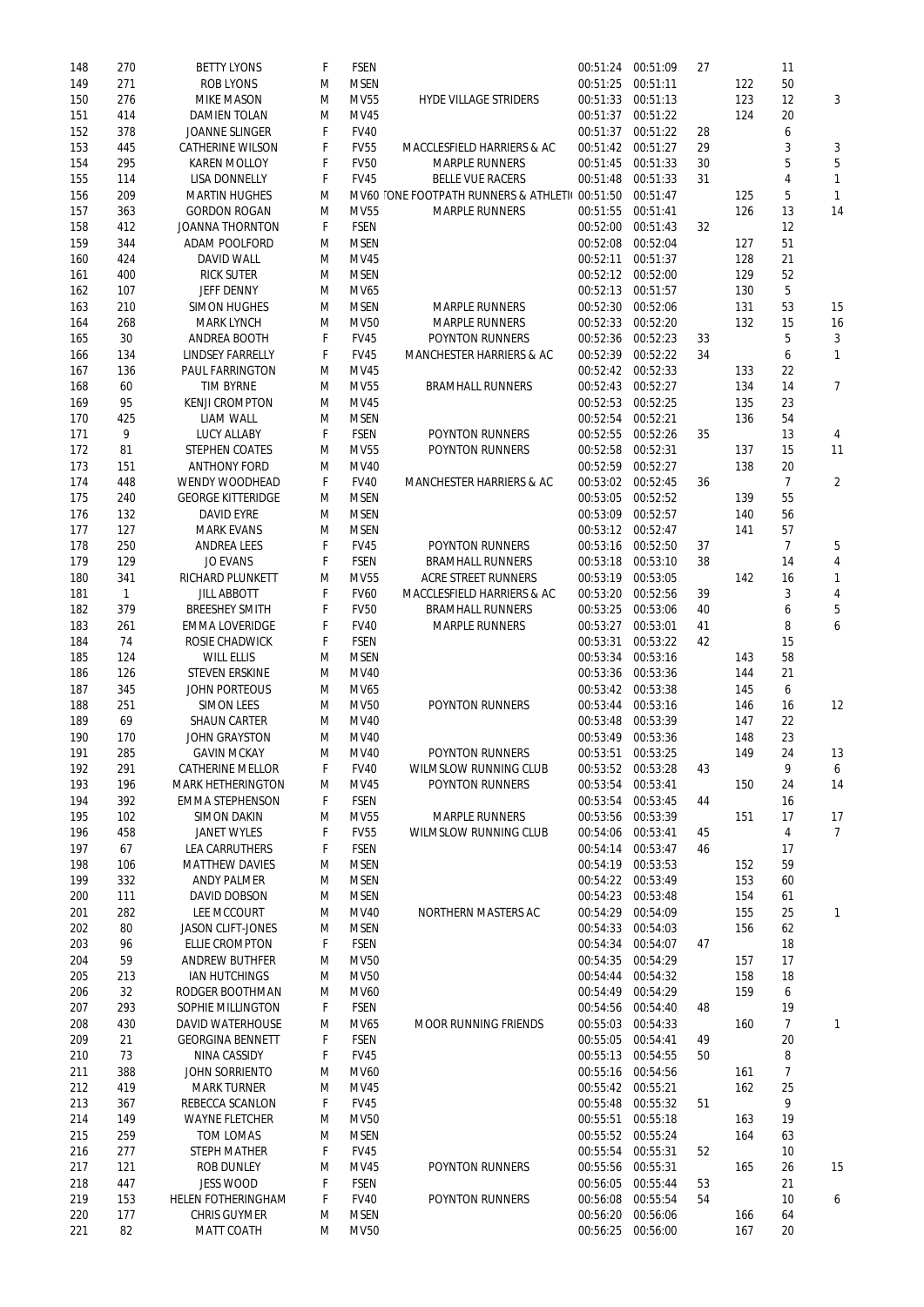| 222        | 178            | <b>DAVID GUYMER</b>                        | M       | <b>MSEN</b>                |                                            | 00:56:39          | 00:56:25 |            | 168 | 65             |                |
|------------|----------------|--------------------------------------------|---------|----------------------------|--------------------------------------------|-------------------|----------|------------|-----|----------------|----------------|
| 223        | 385            | <b>ROBERT SMITH</b>                        | M       | <b>MV45</b>                |                                            | 00:56:41          | 00:56:14 |            | 169 | 27             |                |
| 224        | 353            | <b>ROSALIND REEVES</b>                     | F       | <b>FV55</b>                | <b>POYNTON RUNNERS</b>                     | 00:56:45          | 00:56:18 | 55         |     | 5              | 7              |
|            |                |                                            |         | <b>FV50</b>                |                                            |                   |          |            |     | $\overline{7}$ | 8              |
| 225        | 15             | PHILIPPA ATHA                              | F       |                            | <b>POYNTON RUNNERS</b>                     | 00:56:48          | 00:56:20 | 56         |     |                |                |
| 226        | 281            | <b>SARAH MCCOURT</b>                       | F       | <b>FSEN</b>                |                                            | 00:56:53          | 00:56:33 | 57         |     | 22             |                |
| 227        | 454            | <b>HELEN WRAY</b>                          | F       | <b>FV40</b>                |                                            | 00:56:57          | 00:56:49 | 58         |     | 11             |                |
| 228        | 288            | <b>ANN MCLAUGHLIN</b>                      | F       | <b>FV55</b>                | <b>MANCHESTER HARRIERS &amp; AC</b>        | 00:56:58          | 00:56:40 | 59         |     | 6              | 3              |
| 229        | 14             | <b>IAN ASHCROFT</b>                        | M       | <b>MV75</b>                | <b>WILMSLOW RUNNING CLUB</b>               | 00:57:03          | 00:56:56 |            | 170 | 1              | $\overline{7}$ |
| 230        | 317            | <b>ANDREW NEILSON</b>                      | M       | <b>MSEN</b>                |                                            | 00:57:23          | 00:57:01 |            | 171 | 66             |                |
|            |                |                                            |         |                            |                                            |                   |          |            |     |                |                |
| 231        | 343            | <b>HELEN POINTON</b>                       | F       | <b>FV40</b>                | #MRPTRUNDAMENTALIST                        | 00:57:31          | 00:57:09 | 60         |     | 12             | $\mathbf{1}$   |
| 232        | 420            | <b>PATRICK VARLEY</b>                      | M       | <b>MSEN</b>                | <b>MANCHESTER ROAD RUNNERS</b>             | 00:57:44          | 00:57:21 |            | 172 | 67             | $\mathbf{1}$   |
| 233        | 296            | <b>RUTH MOLLOY</b>                         | F       | <b>FV45</b>                |                                            | 00:58:02          | 00:57:45 | 61         |     | 11             |                |
| 234        | 10             | <b>MARK ALLEN</b>                          | M       | <b>MV55</b>                |                                            | 00:58:03          | 00:57:34 |            | 173 | 18             |                |
| 235        | 143            | <b>LISA FINNEGAN</b>                       | F       | <b>FV45</b>                |                                            | 00:58:07          | 00:57:40 | 62         |     | 12             |                |
|            |                |                                            |         |                            |                                            |                   |          |            |     |                |                |
| 236        | 301            | <b>VALERIE MORGAN</b>                      | F       | <b>FV65</b>                |                                            | 00:58:11          | 00:57:56 | 63         |     | 1              |                |
| 237        | 437            | <b>KIM WHITE</b>                           | F       | <b>FSEN</b>                |                                            | 00:58:14          | 00:57:56 | 64         |     | 23             |                |
| 238        | 11             | <b>JOE ALLEN</b>                           | M       | <b>MSEN</b>                |                                            | 00:58:14          | 00:57:43 |            | 174 | 68             |                |
| 239        | 71             | <b>JONATHAN CARTY</b>                      | M       | <b>MV40</b>                |                                            | 00:58:14          | 00:57:57 |            | 175 | 26             |                |
| 240        | 188            | <b>HAZEL HARRINGTON</b>                    | F       | <b>FV55</b>                | <b>BRAMHALL RUNNERS</b>                    | 00:58:15          | 00:57:54 | 65         |     | $\overline{7}$ | 6              |
|            |                |                                            |         |                            |                                            |                   |          |            |     |                |                |
| 241        | 312            | RACHAEL NEEDHAM                            | F       | <b>FV45</b>                |                                            | 00:58:20          | 00:57:50 | 66         |     | 13             |                |
| 242        | 313            | <b>MARK NEEDHAM</b>                        | M       | <b>MV50</b>                |                                            | 00:58:21          | 00:57:51 |            | 176 | 21             |                |
| 243        | 63             | <b>SUE CAMPBELL</b>                        | F       | <b>FV65</b>                |                                            | 00:58:23          | 00:58:05 | 67         |     | $\overline{2}$ |                |
| 244        | 172            | <b>DENISE GREGORY</b>                      | F       | <b>FV55</b>                | <b>BRAMHALL RUNNERS</b>                    | 00:58:26          | 00:58:04 | 68         |     | 8              | $\overline{7}$ |
| 245        | 402            | <b>LISA SWEENEY</b>                        | F       | <b>FSEN</b>                |                                            | 00:58:28          | 00:58:03 | 69         |     | 24             |                |
|            |                |                                            |         |                            |                                            |                   |          |            |     |                |                |
| 246        | 275            | PETE MASON                                 | M       | MV45                       |                                            | 00:58:29          | 00:58:04 |            | 177 | 28             |                |
| 247        | 86             | <b>MELANIE COMMINS</b>                     | F       | <b>FV50</b>                | <b>MARPLE RUNNERS</b>                      | 00:58:30          | 00:58:00 | 70         |     | 8              | 7              |
| 248        | 393            | <b>JOANNE STEPHENSON</b>                   | F       | <b>FV45</b>                | <b>MARPLE RUNNERS</b>                      | 00:58:30          | 00:58:01 | 71         |     | 14             | 8              |
| 249        | 123            | <b>LEAH ELLIS</b>                          | F       | <b>FV40</b>                |                                            | 00:58:31          | 00:58:13 | 72         |     | 13             |                |
| 250        | 273            | <b>CHRIS MARSH</b>                         | M       | <b>MV40</b>                |                                            | 00:58:35          | 00:58:26 |            | 178 | 27             |                |
|            |                |                                            |         |                            |                                            |                   |          |            |     | 9              |                |
| 251        | 262            | <b>JULIE LUCAS</b>                         | F       | <b>FV55</b>                | <b>WILMSLOW RUNNING CLUB</b>               | 00:58:42          | 00:58:18 | 73         |     |                | 8              |
| 252        | 199            | <b>NICOLA HODGSON</b>                      | F       | <b>FSEN</b>                |                                            | 00:58:48          | 00:58:29 | 74         |     | 25             |                |
| 253        | 216            | CJ                                         | F       | <b>FV40</b>                | <b>POYNTON RUNNERS</b>                     | 00:58:58          | 00:58:46 | 75         |     | 14             | 9              |
| 254        | 217            | <b>FIONA JACK</b>                          | F       | <b>FV60</b>                | <b>POYNTON RUNNERS</b>                     | 00:58:59          | 00:58:29 | 76         |     | 4              | 10             |
| 255        | 130            | <b>LOUISE EWBANK</b>                       | F       | <b>FSEN</b>                | <b>MARPLE RUNNERS</b>                      | 00:59:00          | 00:58:34 | 77         |     | 26             | 9              |
| 256        | 428            | <b>ALISON WARDS</b>                        | F       | <b>FV50</b>                |                                            | 00:59:01          | 00:58:39 | 78         |     | 9              |                |
|            |                |                                            |         |                            |                                            |                   |          |            |     |                |                |
| 257        | 174            | <b>MARK GRUNDY</b>                         | M       | <b>MV60</b>                | <b>BRAMHALL RUNNERS</b>                    | 00:59:01          | 00:58:39 |            | 179 | 8              | 8              |
| 258        | 416            | <b>WENDY TOREVELL</b>                      | F       | <b>FV65</b>                | <b>BRAMHALL RUNNERS</b>                    | 00:59:05          | 00:58:43 | 79         |     | 3              | 8              |
| 259        | 234            | <b>DEBBIE KELLY</b>                        | F       | <b>FV50</b>                |                                            | 00:59:12          | 00:59:03 | 80         |     | 10             |                |
| 260        | 235            | <b>ALAN KENNEDY</b>                        | M       | MV65                       |                                            | 00:59:15          | 00:58:52 |            | 180 | 8              |                |
| 261        | 3              | <b>MALCOLM ADAMS</b>                       | M       | <b>MV70</b>                | <b>POYNTON RUNNERS</b>                     | 00:59:16          | 00:58:47 |            | 181 | $\overline{2}$ | 16             |
|            |                |                                            |         |                            |                                            |                   |          |            |     |                |                |
| 262        | 128            | <b>PETER EVANS</b>                         | M       | <b>MV55</b>                |                                            | 00:59:19          | 00:58:50 |            | 182 | 19             |                |
| 263        | 22             | <b>DEBORAH BERESFORD</b>                   | F       | <b>FV55</b>                | <b>MANCHESTER HARRIERS &amp; AC</b>        | 00:59:30          | 00:59:13 | 81         |     | 10             | 4              |
| 264        | 23             | <b>FRANCES BILLS</b>                       | F       | <b>FV55</b>                | <b>BRAMHALL RUNNERS</b>                    | 00:59:38          | 00:59:17 | 82         |     | 11             | 9              |
| 265        | 120            | <b>LEANNE DULSON</b>                       | F       | <b>FV40</b>                |                                            | 00:59:47          | 00:59:28 | 83         |     | 15             |                |
| 266        | 228            | <b>LISA JORDAN</b>                         | F       | <b>FV40</b>                |                                            | 00:59:48          | 00:59:28 | 84         |     | 16             |                |
| 267        | 294            | <b>EMMA MILLINGTON</b>                     | F       | <b>FSEN</b>                |                                            | 00:59:53          | 00:59:36 | 85         |     | 27             |                |
|            |                |                                            |         |                            |                                            |                   |          |            |     |                |                |
| 268        | 208            | <b>ROY HUGHES</b>                          | M       | <b>MSEN</b>                | <b>SADDLEWORTH RUNNERS CLUB</b>            | 00:59:57          | 00:59:39 |            | 183 | 69             | $\overline{2}$ |
| 269        | 371            | <b>JO SIDDALL</b>                          | F       | <b>FV50</b>                | <b>POYNTON RUNNERS</b>                     | 00:59:59          | 00:59:40 | 86         |     | 11             | 11             |
| 270        | 46             | PHILIP BROADBENT                           | M       | <b>MV50</b>                |                                            | 01:00:16          | 00:59:41 |            | 184 | 22             |                |
| 271        | 307            | <b>LAUREN MOWAT</b>                        | F       | <b>FSEN</b>                |                                            | 01:00:17          | 00:59:52 | 87         |     | 28             |                |
| 272        | 308            | <b>ROB MOWAT</b>                           | M       | <b>MSEN</b>                |                                            | 01:00:19          | 00:59:54 |            | 185 | 70             |                |
|            |                |                                            |         |                            |                                            |                   |          |            |     |                |                |
| 273        | 99             | <b>LUCY CROSSLEY</b>                       | F       | <b>FSEN</b>                |                                            | 01:00:23          | 01:00:00 | 88         |     | 29             |                |
| 274        | 218            | <b>LESLEY JACKSON</b>                      | F       | <b>FV45</b>                |                                            | 01:00:37          | 01:00:21 | 89         |     | 15             |                |
| 275        | 349            | <b>STEPHEN PROCTOR</b>                     | M       | <b>MV45</b>                |                                            | 01:00:40          | 01:00:13 |            | 186 | 29             |                |
| 276        | 200            | SOPHIE HOLLAND                             | F       | <b>FSEN</b>                |                                            | 01:00:40          | 01:00:22 | 90         |     | 30             |                |
| 277        | 191            | <b>KATIE HARROP</b>                        | F       | <b>FSEN</b>                |                                            | 01:00:42 01:00:17 |          | 91         |     | 31             |                |
| 278        | 287            | <b>LAURA MCKINNEY</b>                      | F       | <b>FV45</b>                |                                            | 01:00:42 01:00:25 |          | 92         |     | 16             |                |
|            |                |                                            |         |                            |                                            |                   | 01:00:21 | 93         |     |                |                |
| 279        | 372            | <b>SUSIE SIDLEY</b>                        | F       | <b>FV40</b>                |                                            | 01:00:43          |          |            |     | 17             |                |
| 280        | 112            | <b>MARK DONAHUE</b>                        | M       | MV45                       |                                            | 01:00:47          | 01:00:25 |            | 187 | 30             |                |
| 281        | $\overline{2}$ | <b>HELEN ABBOTT</b>                        | F       | <b>FSEN</b>                | <b>MACCLESFIELD HARRIERS &amp; AC</b>      | 01:00:47          | 01:00:22 | 94         |     | 32             | 5              |
| 282        | 133            | <b>KAREN FAN</b>                           | F       | <b>FV40</b>                |                                            | 01:00:50          | 01:00:30 | 95         |     | 18             |                |
| 283        | 357            | <b>KELLY ROBBINS</b>                       | F       | <b>FV45</b>                |                                            | 01:00:51          | 01:00:25 | 96         |     | 17             |                |
| 284        | 92             | <b>RICHARD COULBY</b>                      | M       | MV55                       | <b>STOCKPORT TRI CLUB</b>                  | 01:00:56 01:00:37 |          |            | 188 | 20             | 3              |
|            |                |                                            |         |                            |                                            |                   |          |            |     |                |                |
| 285        | 56             | <b>NATHAN BUCKLEY</b>                      | M       | MV40                       |                                            | 01:01:02 01:00:46 |          |            | 189 | 28             |                |
| 286        | 103            | <b>PAUL DALE</b>                           | M       | <b>MV70</b>                |                                            | 01:01:05          | 01:00:36 |            | 190 | 3              |                |
| 287        | 264            | <b>CARLIE LUMB</b>                         | F       | <b>FSEN</b>                |                                            | 01:01:13          | 01:00:57 | 97         |     | 33             |                |
| 288        | 182            | <b>MARTIN HALL</b>                         | M       | <b>MV60</b>                |                                            | 01:01:21          | 01:00:54 |            | 191 | 9              |                |
| 289        | 435            | <b>CHARLIE WESTBROOK-PLATTS</b>            | F.      | <b>FV40</b>                | <b>POYNTON RUNNERS</b>                     | 01:01:23 01:00:56 |          | 98         |     | 19             | 12             |
|            |                |                                            |         |                            |                                            |                   |          |            |     |                |                |
| 290        | 434            | <b>MATT WESTBROOK</b>                      | M       | <b>MSEN</b>                | <b>POYNTON RUNNERS</b>                     | 01:01:24 01:00:56 |          |            | 192 | 71             | 17             |
| 291        | 231            | <b>JOAN KEENAN</b>                         | F       | <b>FV60</b>                |                                            | 01:01:29          | 01:01:00 | 99         |     | 5              |                |
| 292        | 417            | <b>JENNA TRANTER</b>                       | F       |                            | FSEN FFERTON COMMUNITY ROADRUNNER 01:01:37 |                   | 01:01:26 | 100        |     | 34             | $\mathbf{1}$   |
| 293        | 194            | <b>CLAIRE HAWKER</b>                       | F       | <b>FV55</b>                | <b>POYNTON RUNNERS</b>                     | 01:01:42 01:01:10 |          | 101        |     | 12             | 13             |
|            |                |                                            |         |                            |                                            | 01:01:47 01:01:14 |          |            |     |                |                |
|            |                |                                            |         |                            |                                            |                   |          |            |     |                |                |
| 294<br>295 | 284<br>266     | <b>TINA MCGARRIE</b><br><b>SARAH LYNCH</b> | F<br>F. | <b>FV50</b><br><b>FV45</b> |                                            | 01:01:55 01:01:47 |          | 102<br>103 |     | 12<br>18       |                |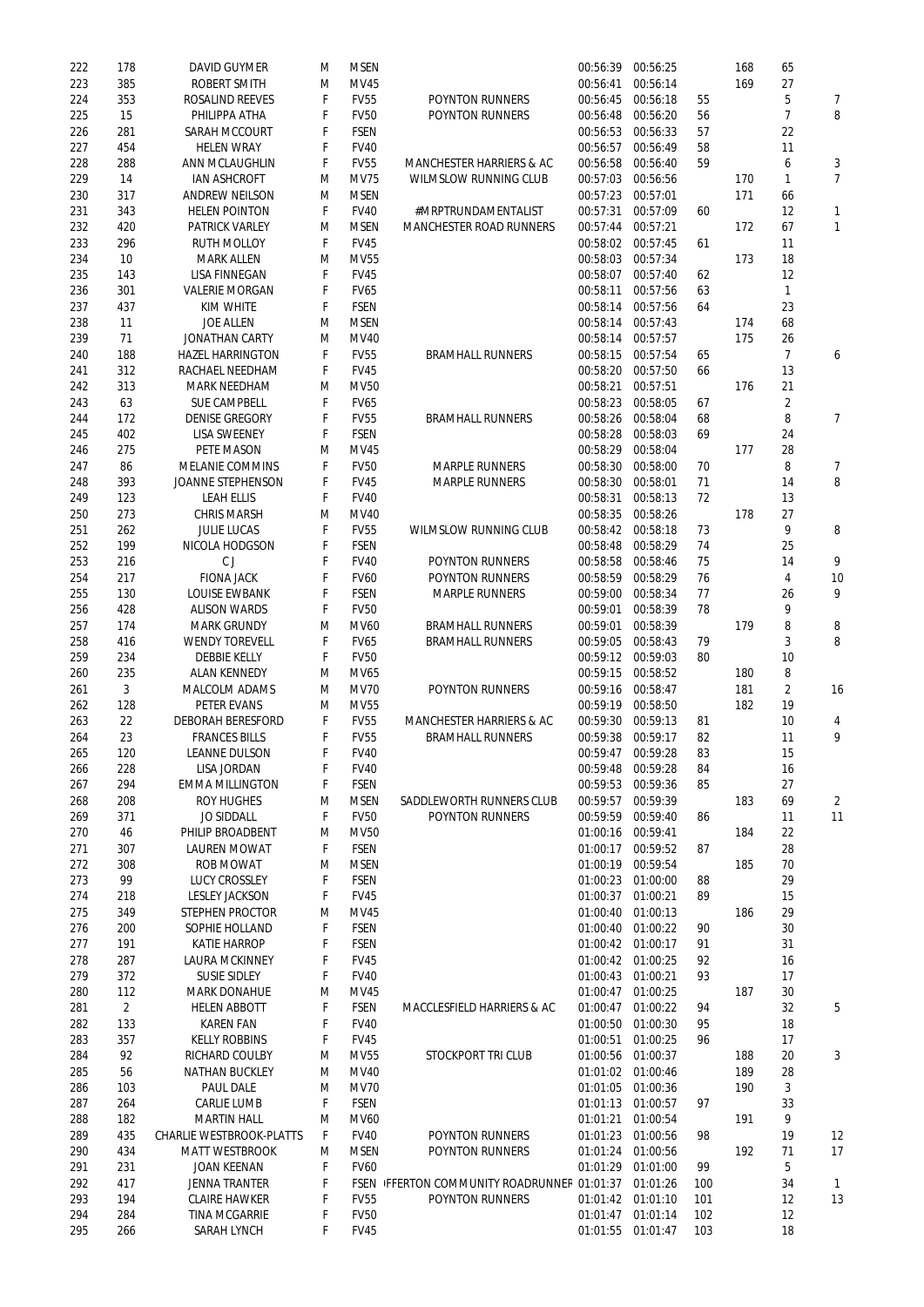| 296 | 206 | <b>EMILY HOOPER</b>        | F  | <b>FSEN</b> |                                     | 01:02:05 | 01:01:42          | 104 |     | 35             |                |
|-----|-----|----------------------------|----|-------------|-------------------------------------|----------|-------------------|-----|-----|----------------|----------------|
| 297 | 53  | <b>SUSAN BROWNE</b>        | F  | <b>FV55</b> |                                     | 01:02:05 | 01:01:55          | 105 |     | 13             |                |
| 298 | 245 | <b>JO LANGRIDGE</b>        | F  | <b>FV50</b> | <b>POYNTON RUNNERS</b>              | 01:02:09 | 01:01:36          | 106 |     | 13             | 14             |
| 299 | 220 | <b>ALAN JENKINSON</b>      | M  | <b>MV70</b> | <b>STYAL RUNNING CLUB</b>           | 01:02:21 | 01:02:06          |     | 193 | 4              | 1              |
| 300 | 373 | <b>ANN SILCOCK</b>         | F  | <b>FV65</b> |                                     | 01:02:32 | 01:02:04          | 107 |     | 4              |                |
| 301 | 421 | <b>DEBBIE WALDRON</b>      | F  | <b>FV45</b> | <b>HEATHER SOS FITNESS</b>          | 01:02:44 | 01:02:26          | 108 |     | 19             | 1              |
| 302 | 116 | <b>SARAH DOWNES</b>        | F  | <b>FV45</b> |                                     | 01:02:46 | 01:02:22          | 109 |     | 20             |                |
|     |     |                            |    |             |                                     |          |                   |     |     |                |                |
| 303 | 6   | <b>HEATHER AINSWORTH</b>   | F  | <b>FSEN</b> |                                     | 01:02:47 | 01:02:23          | 110 |     | 36             |                |
| 304 | 304 | <b>CATRIN MORRIS</b>       | F  | <b>FSEN</b> |                                     | 01:02:47 | 01:02:23          | 111 |     | 37             |                |
| 305 | 145 | <b>CHRIS FISHER</b>        | M  | <b>MV50</b> |                                     | 01:02:48 | 01:02:40          |     | 194 | 23             |                |
| 306 | 184 | <b>GEMMA HALLWORTH</b>     | F  | <b>FV40</b> |                                     | 01:02:49 | 01:02:40          | 112 |     | 20             |                |
| 307 | 255 | <b>HEATH LIST</b>          | M  | <b>MV55</b> | <b>ROTHWELL HARRIERS &amp; AC</b>   | 01:02:54 | 01:02:32          |     | 195 | 21             | 1              |
| 308 | 19  | <b>NEALE BEARDSLEY</b>     | M  | <b>MV45</b> |                                     | 01:02:58 | 01:02:31          |     | 196 | 31             |                |
| 309 | 43  | <b>TRACEY BRERETON</b>     | F  | <b>FV45</b> | <b>MARPLE RUNNERS</b>               | 01:03:08 | 01:02:41          | 113 |     | 21             | 10             |
|     |     |                            |    | <b>MV60</b> |                                     |          | 01:02:43          |     | 197 | 10             |                |
| 310 | 278 | <b>STEVEN MCCALL</b>       | M  |             | <b>MANCHESTER HARRIERS &amp; AC</b> | 01:03:08 |                   |     |     |                | 4              |
| 311 | 352 | <b>JON RADCLIFFE</b>       | M  | <b>MSEN</b> |                                     | 01:03:09 | 01:02:45          |     | 198 | 72             |                |
| 312 | 350 | <b>LAURA PRZYLIPIAK</b>    | F  | <b>FSEN</b> | <b>MANCHESTER HARRIERS &amp; AC</b> | 01:03:13 | 01:02:54          | 114 |     | 38             | 5              |
| 313 | 47  | <b>ADRIAN BROOKS</b>       | M  | <b>MV65</b> | <b>WINSTON RUNNERS</b>              | 01:03:21 | 01:02:11          |     | 199 | 9              | $\overline{2}$ |
| 314 | 57  | <b>NIKKI BURGESS</b>       | F  | <b>FV50</b> | <b>MANCHESTER HARRIERS &amp; AC</b> | 01:03:23 | 01:03:05          | 115 |     | 14             | 6              |
| 315 | 342 | <b>CLAIRE PLUNKETT</b>     | F  | <b>FV45</b> | <b>ACRE STREET RUNNERS</b>          | 01:03:29 | 01:03:14          | 116 |     | 22             | 1              |
| 316 | 221 | RHONA JOHNSON              | F  | <b>FV60</b> | <b>BRAMHALL RUNNERS</b>             | 01:03:44 | 01:03:23          | 117 |     | 6              | 10             |
| 317 | 109 | <b>ALEXIS DINSMOR</b>      | F  | <b>FV70</b> | STOCKPORT HARRIERS & AC             | 01:03:46 | 01:03:26          | 118 |     | 1              | 3              |
| 318 | 244 | <b>VALERIE KULKARNI</b>    | F  | <b>FV60</b> | MACCLESFIELD HARRIERS & AC          | 01:03:47 | 01:03:20          | 119 |     | 7              | 6              |
|     |     |                            |    |             |                                     |          |                   |     |     |                |                |
| 319 | 215 | AMANDA ISHERWOOD           | F  | <b>FV60</b> |                                     | 01:03:53 | 01:03:19          | 120 |     | 8              |                |
| 320 | 214 | <b>ROGER ISHERWOOD</b>     | M  | <b>MV55</b> |                                     | 01:03:54 | 01:03:20          |     | 200 | 22             |                |
| 321 | 51  | <b>UNA BROWN</b>           | F  | <b>FV40</b> |                                     | 01:03:54 | 01:03:30          | 121 |     | 21             |                |
| 322 | 79  | <b>EMMA CLIFF</b>          | F  | <b>FV40</b> |                                     | 01:03:54 | 01:03:35          | 122 |     | 22             |                |
| 323 | 318 | <b>LUKE NEWELL</b>         | M  | <b>MSEN</b> |                                     | 01:03:55 | 01:03:47          |     | 201 | 73             |                |
| 324 | 247 | <b>PAUL LEACH</b>          | M  | <b>MV55</b> |                                     | 01:04:18 | 01:03:58          |     | 202 | 23             |                |
| 325 | 101 | <b>DANIEL CULSHAW</b>      | M  | <b>MV50</b> |                                     | 01:04:24 | 01:03:52          |     | 203 | 24             |                |
| 326 | 236 | <b>DEBBIE KENT</b>         | F  | <b>FV50</b> | MACCLESFIELD HARRIERS & AC          | 01:04:28 | 01:04:09          | 123 |     | 15             | 7              |
|     |     |                            |    |             |                                     |          |                   |     |     |                |                |
| 327 | 16  | <b>ELIZABETH BAILEY</b>    | F  | <b>FV50</b> | MACCLESFIELD HARRIERS & AC          | 01:04:34 | 01:04:15          | 124 |     | 16             | 8              |
| 328 | 122 | <b>SAMANTHA EKIN</b>       | F  | <b>FV40</b> |                                     | 01:04:49 | 01:04:38          | 125 |     | 23             |                |
| 329 | 58  | <b>HELEN BUSZARD</b>       | F  | <b>FV40</b> |                                     | 01:04:55 | 01:04:44          | 126 |     | 24             |                |
| 330 | 391 | <b>AMANDA STEAD</b>        | F  | <b>FV50</b> | <b>SPORTS FEET HAZEL GROVE</b>      | 01:05:03 | 01:04:56          | 127 |     | 17             | $\mathbf{1}$   |
| 331 | 457 | <b>ANTHONY WRIGLEY</b>     | M  | <b>MV45</b> |                                     | 01:05:06 | 01:04:46          |     | 204 | 32             |                |
| 332 | 39  | <b>MAGS BRADBURY</b>       | F  | <b>FV45</b> |                                     | 01:05:06 | 01:04:46          | 128 |     | 23             |                |
| 333 | 348 | <b>KIRSTIN PRAGER</b>      | F  | <b>FV50</b> |                                     | 01:05:09 | 01:04:37          | 129 |     | 18             |                |
| 334 | 423 | <b>STEVEN WALL</b>         | M  | <b>MV55</b> |                                     | 01:05:11 | 01:04:38          |     | 205 | 24             |                |
| 335 | 94  | <b>STEPHEN CRAGG</b>       | M  | <b>MV70</b> | <b>MANCHESTER HARRIERS &amp; AC</b> | 01:05:14 | 01:04:49          |     | 206 | 5              | 5              |
| 336 | 310 | <b>RACHEL MYERS</b>        |    | <b>FSEN</b> | <b>MARPLE RUNNERS</b>               |          | 01:04:49          | 130 |     | 39             | 11             |
|     |     |                            | F  |             |                                     | 01:05:17 |                   |     |     |                |                |
| 337 | 323 | <b>GILL NURNEY</b>         | F  | <b>FV45</b> |                                     | 01:05:19 | 01:04:47          | 131 |     | 24             |                |
| 338 | 365 | <b>MARIA ROYAL</b>         | F  | <b>FV60</b> | <b>MANCHESTER HARRIERS &amp; AC</b> | 01:05:31 | 01:05:12          | 132 |     | 9              | $\overline{7}$ |
| 339 | 460 | <b>DON BULLOUGH</b>        | M  | MV65        | <b>WILMSLOW RUNNING CLUB</b>        | 01:05:37 | 01:05:31          |     | 207 | 10             | 8              |
| 340 | 161 | <b>JACQUELINE GALVIN</b>   | F  | <b>FV55</b> |                                     | 01:05:39 | 01:05:17          | 133 |     | 14             |                |
| 341 | 158 | <b>TESSA FULLER</b>        | F  | <b>FSEN</b> |                                     | 01:05:41 | 01:05:25          | 134 |     | 40             |                |
| 342 | 248 | <b>KATIE LEE</b>           | F  | <b>FSEN</b> | <b>POYNTON RUNNERS</b>              | 01:05:43 | 01:05:13          | 135 |     | 41             | 15             |
| 343 | 88  | <b>SAMANTHA COOK</b>       | F  | <b>FV50</b> | <b>MARPLE RUNNERS</b>               | 01:05:58 | 01:05:27          | 136 |     | 19             | 12             |
| 344 | 42  | <b>TONY BRAY</b>           | M  | <b>MV70</b> |                                     | 01:06:05 | 01:05:35          |     | 208 | 6              |                |
|     |     |                            |    |             |                                     |          |                   |     |     |                |                |
| 345 | 314 | <b>LAURA NEGUS</b>         | F  | <b>FSEN</b> | <b>DIDSBURY RUNNERS</b>             | 01:06:07 | 01:05:12          | 137 |     | 42             | 1              |
| 346 | 338 | <b>CHARLOTTE PHILLIPS</b>  | F  | <b>FV40</b> | <b>POYNTON RUNNERS</b>              | 01:06:30 | 01:06:15          | 138 |     | 25             | 16             |
| 347 | 93  | <b>CATHERINE COWIE</b>     | F  | <b>FV45</b> |                                     | 01:06:45 | 01:06:13          | 139 |     | 25             |                |
| 348 | 440 | <b>STUART WHITTLE</b>      | M  | MV65        | <b>WINSTON RUNNERS</b>              | 01:06:47 | 01:06:25          |     | 209 | 11             | 3              |
| 349 | 297 | <b>JACQUI MOLLOY</b>       | F  | <b>FV60</b> | <b>MANCHESTER HARRIERS &amp; AC</b> | 01:06:49 | 01:06:31          | 140 |     | 10             | 8              |
| 350 | 26  | <b>CLARE BLYTHE</b>        | F  | <b>FV45</b> | <b>MARPLE RUNNERS</b>               | 01:06:56 | 01:06:25          | 141 |     | 26             | 13             |
| 351 | 98  | <b>LINDA CROSS</b>         | F  | <b>FV55</b> |                                     | 01:06:59 | 01:06:42          | 142 |     | 15             |                |
| 352 | 117 | <b>LORRAINE DOYLE</b>      | F  | <b>FV40</b> |                                     | 01:07:09 | 01:07:01          | 143 |     | 26             |                |
| 353 | 321 | <b>ANTONY NIBLOE</b>       | M  | <b>MV45</b> |                                     | 01:07:09 | 01:07:01          |     | 210 | 33             |                |
| 354 | 439 | <b>POLLY WHITTLE</b>       | F  | <b>FV70</b> |                                     | 01:07:11 | 01:06:54          | 144 |     | $\overline{2}$ |                |
|     |     |                            |    |             |                                     |          |                   |     |     |                |                |
| 355 | 105 | <b>STEVE DANIELS</b>       | M  | MV45        |                                     | 01:07:13 | 01:06:47          |     | 211 | 34             |                |
| 356 | 49  | <b>CATH BROOMFIELD</b>     | F  | <b>FV45</b> | <b>MARPLE RUNNERS</b>               | 01:07:18 | 01:06:47          | 145 |     | 27             | 14             |
| 357 | 377 | <b>HEATHER SIMPSON</b>     | F  | <b>FV55</b> |                                     | 01:07:25 | 01:07:07          | 146 |     | 16             |                |
| 358 | 70  | <b>VICKY CARTY</b>         | F. | <b>FV45</b> |                                     |          | 01:07:26 01:07:07 | 147 |     | 28             |                |
| 359 | 324 | <b>ANDREW NURNEY</b>       | M  | <b>MV50</b> | <b>DADDIES ESCAPE</b>               | 01:07:27 | 01:06:55          |     | 212 | 25             | 1              |
| 360 | 405 | <b>GILLIAN SZAFRANSKI</b>  | F. | <b>FV50</b> | <b>LONELY GOAT RC</b>               | 01:07:31 | 01:07:19          | 148 |     | 20             | 1              |
| 361 | 290 | <b>SUSAN MEE</b>           | F  | <b>FV50</b> | <b>WINSTON RUNNERS</b>              |          | 01:07:40 01:07:16 | 149 |     | 21             | 1              |
| 362 | 157 | <b>DAVID FRITH</b>         | M  | <b>MV55</b> | <b>LONELY GOAT RC</b>               | 01:07:52 | 01:07:17          |     | 213 | 25             | 1              |
| 363 | 72  | <b>DEBRA CASSAR</b>        | F  | <b>FV55</b> | <b>RAWMARSH RUNNERS</b>             | 01:08:40 | 01:08:11          | 150 |     | 17             | 1              |
|     |     |                            |    |             |                                     |          |                   |     |     |                |                |
| 364 | 302 | <b>SAMANTHA MORGAN</b>     | F. | <b>FSEN</b> |                                     | 01:09:06 | 01:08:42          | 151 |     | 43             |                |
| 365 | 450 | <b>VICTORIA WOOLDRIDGE</b> | F. | <b>FSEN</b> |                                     | 01:09:30 | 01:09:07          | 152 |     | 44             |                |
| 366 | 168 | <b>JANET GOUGH</b>         | F  | <b>FV55</b> |                                     |          | 01:09:36 01:09:03 | 153 |     | 18             |                |
| 367 | 41  | <b>TONY BRADY</b>          | M  | <b>MV70</b> | <b>MANCHESTER HARRIERS &amp; AC</b> | 01:10:06 | 01:09:41          |     | 214 | $\overline{7}$ | 6              |
| 368 | 146 | <b>NICOLA FISHER</b>       | F  | <b>FV50</b> |                                     | 01:10:11 | 01:10:01          | 154 |     | 22             |                |
| 369 | 340 | <b>CHRISTOPHER PLATT</b>   | M  | <b>MV45</b> |                                     | 01:10:43 | 01:10:09          |     | 215 | 35             |                |